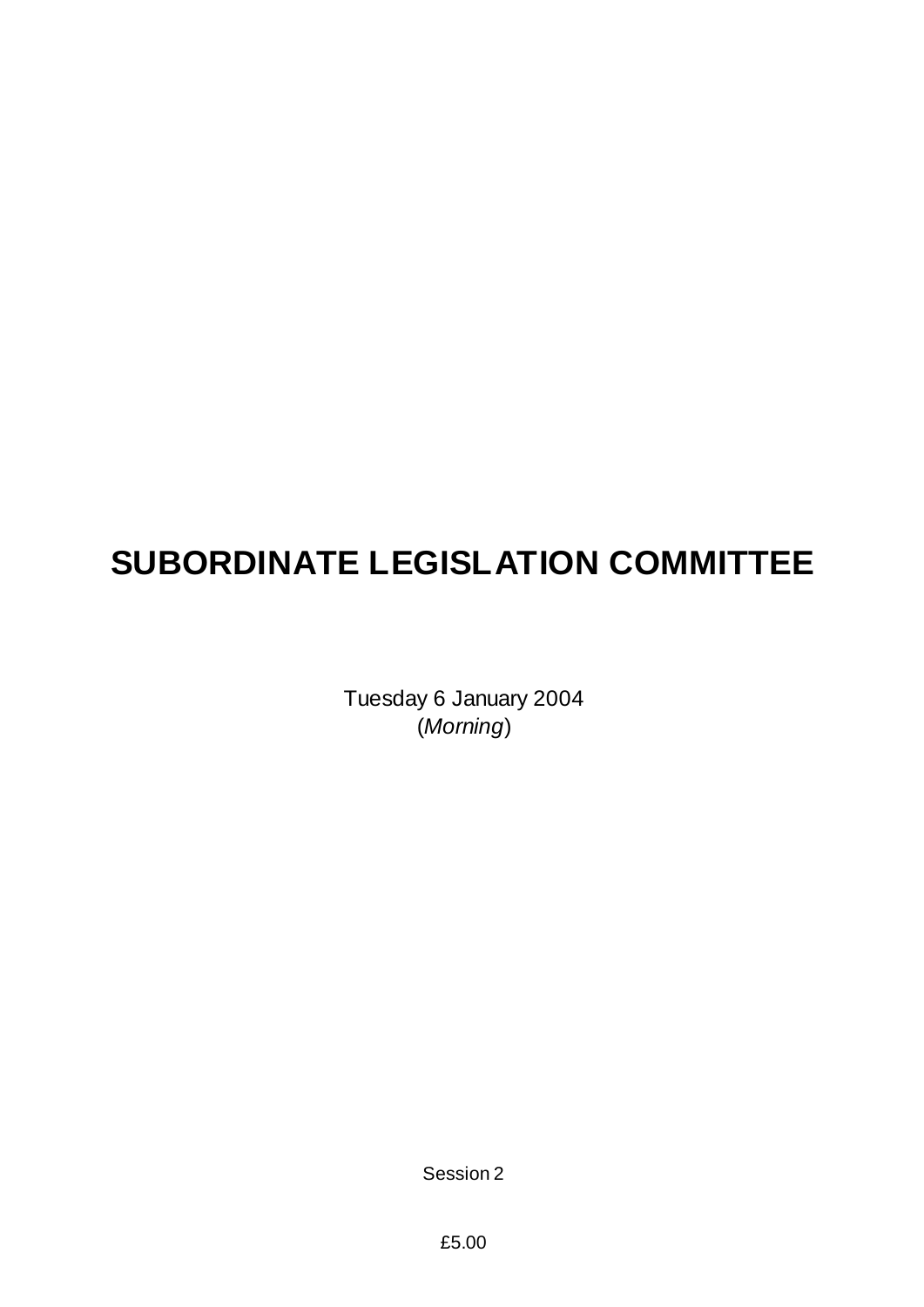Parliamentary copyright. Scottish Parliamentary Corporate Body 2004.

Applications for reproduction should be made in writing to the Licensing Division, Her Majesty's Stationery Office, St Clements House, 2-16 Colegate, Norwich NR3 1BQ Fax 01603 723000, which is administering the copyright on behalf of the Scottish Parliamentary Corporate Body.

Produced and published in Scotland on behalf of the Scottish Parliamentary Corporate Body by The Stationery Office Ltd.

Her Majesty's Stationery Office is independent of and separate from the company now trading as The Stationery Office Ltd, which is responsible for printing and publishing Scottish Parliamentary Corporate Body publications.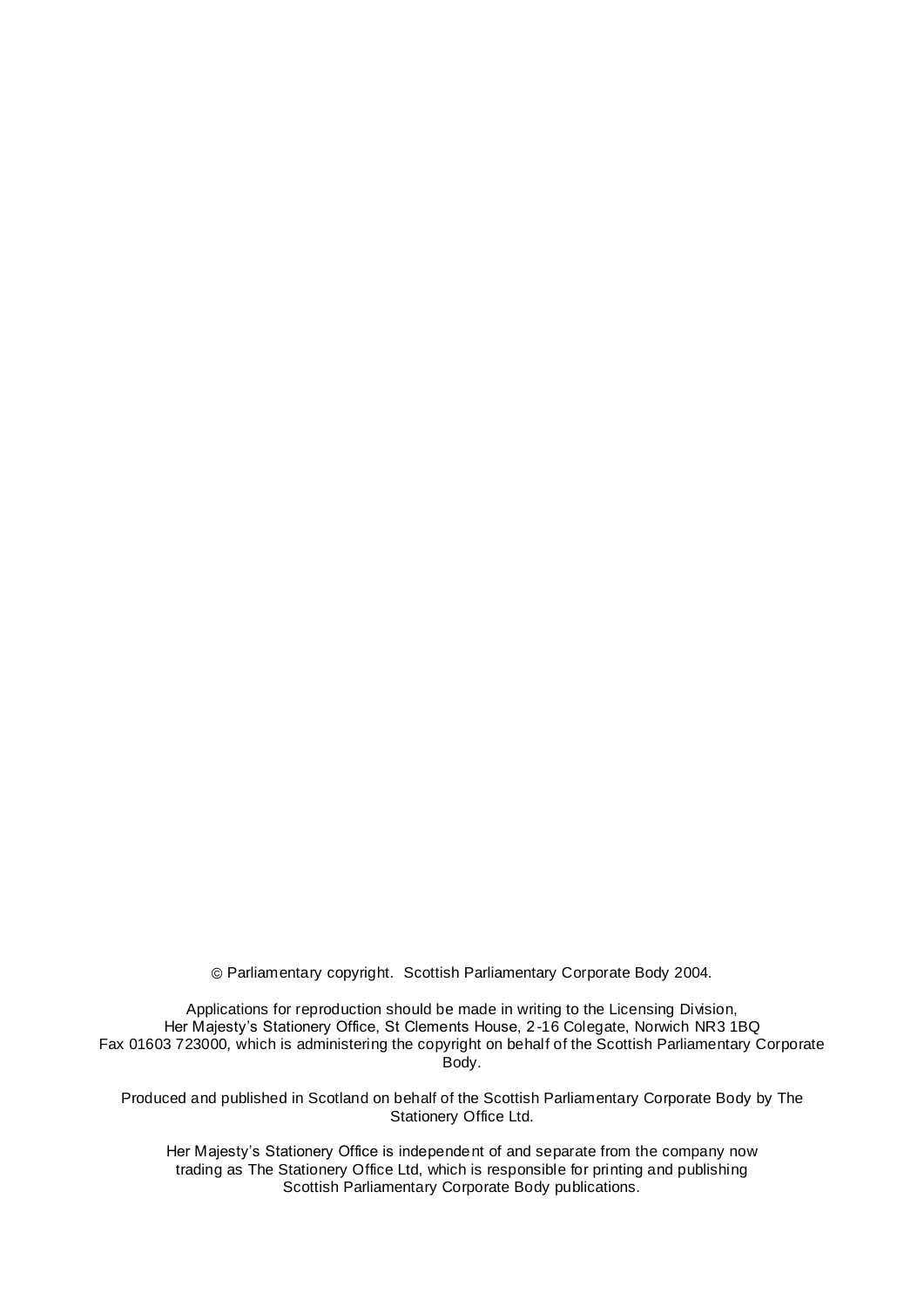# **CONTENTS**

## **Tuesday 6 January 2004**

|                                                                                              | Col. |
|----------------------------------------------------------------------------------------------|------|
|                                                                                              | 267  |
|                                                                                              |      |
|                                                                                              |      |
| National Health Service (Distribution of Endowment Income Scheme) (Scotland)                 |      |
|                                                                                              | 268  |
|                                                                                              |      |
|                                                                                              |      |
|                                                                                              | .269 |
| Local Government in Scotland Act 2003 (Principal Teachers) Order 2003 (SSI 2003/607) 269     |      |
|                                                                                              |      |
| Food Protection (Emergency Prohibitions) (Amnesic Shellfish Poisoning) (Orkney)              |      |
|                                                                                              | 269  |
| Food Protection (Emergency Prohibitions) (Amnesic Shellfish Poisoning) (West Coast)          |      |
|                                                                                              |      |
|                                                                                              | 270  |
| Public Appointments and Public Bodies etc (Scotland) Act 2003 (Commencement No 4) Order 2003 |      |
|                                                                                              | 270  |
|                                                                                              |      |

# **SUBORDINATE LEGISLATION COMMITTEE**

**1 st Meeting 2004, Session 2**

#### **CONVENER**

\*Dr Sylvia Jackson (Stirling) (Lab)

#### **DEPU TY CONVENER**

Gordon Jackson (Glasgow Govan) (Lab)

#### **COMMI TTEE MEMBERS**

\*Mr Stew art Maxw ell (West of Scotland) (SNP) \*Christine May (Central Fife) (Lab) \*Alasdair Morgan (South of Scotland) (SNP) Mike Pringle (Edinburgh South) (LD) \*Murray Tosh (West of Scotland) (Con)

#### **COMMI TTEE SUBSTITU TES**

Bruce Crawford (Mid Scotland and Fife) (SNP) Alex Johnstone (North East Scotland) (Con) Maureen Macmillan (Highlands and Islands) (Lab)

\*attended

**CLERK TO THE COMMITTEE**

Alasdair Rankin

**ASSISTAN T CLERKS**

Joanne Clinton Catherine Fergusson

**LOC ATION** Committee Room 3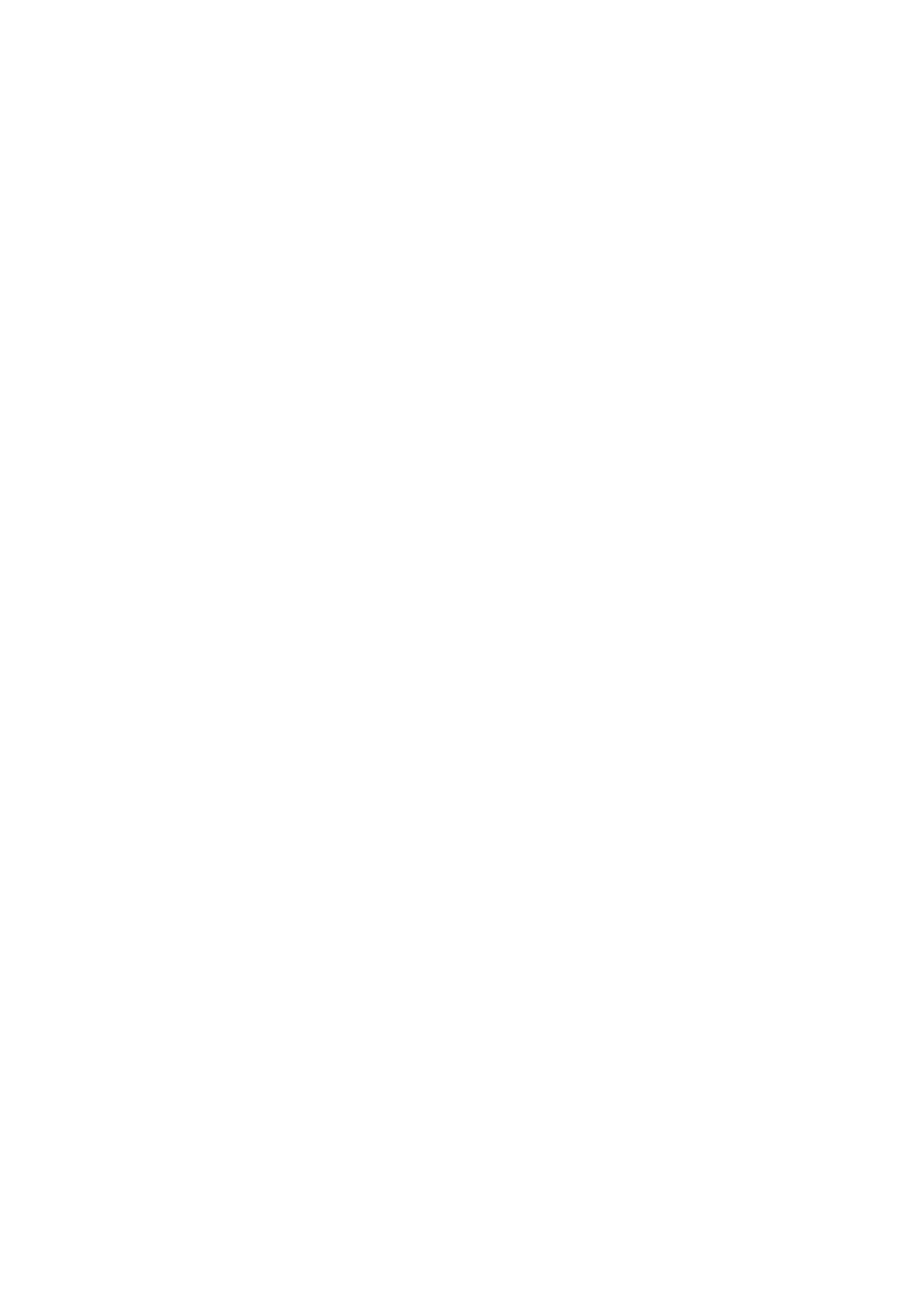# **Scottish Parliament**

## **Subordinate Legislation Committee**

*Tuesday 6 January 2004*

(*Morning*)

[THE CONV ENER *opened the meeting at 10:30*]

# **Delegated Powers Scrutiny**

## **Criminal Procedure (Amendment) (Scotland) Bill: Stage 1**

**The Convener (Dr Sylvia Jackson):** I welcome members to the first meeting of 2004, and I wish everybody a happy new year. I have received two apologies. One is from Gordon Jackson, and the second is from Mike Pringle, who is attending the Justice 2 Committee's meeting today.

The first item is delegated powers scrutiny of the Criminal Procedure (Amendment) (Scotland) Bill at stage 1. You will remember that we referred two particular questions to the Executive. The first related to the technical problem with the drafting and application of new section 24A(10) of the Criminal Procedure (Scotland) Act 1995, which is inserted by section 14 of the bill and applied by section 12. The Executive has accepted our points. It proposes to address the issue by an amendment at stage 2, and it has undertaken to look again at the drafting of sections 12 and 14 in general. Is it agreed that that is a reasonable response to our questions on that matter?

**Members:** Yes.

**The Convener:** The second matter related to sections 21 and 22. There is not only a freestanding provision; there is also a provision under a commencement order, and it is a question of how those two provisions work together. Our legal advice, in particular annex A to the legal brief, points out that there is also the issue of both a free-standing provision and a commencement order in the Criminal Justice Act 2003, and that Westminster has possibly separated out those two provisions and described how they work a little better than the Executive has done with the Scottish provisions.

However, we have received reassurance from the Executive about the limits to how sections 21 and 22 would operate. Do we think that the explanation and reassurance that have been given by the Executive are sufficient, or do we need to take the matter further?

**Alasdair Morgan (South of Scotland) (SNP):**  Reading it again, I think that section 22(2)(b) is sufficiently narrowly drawn, and I do not think that we need have any concern about it.

**The Convener:** Is that agreed?

**Members** *indicated agreement.*

# **Draft Instruments Subject to Approval**

## **National Health Service (Distribution of Endowment Income Scheme) (Scotland) Regulations 2004 (draft)**

#### $10.32$

**The Convener:** We move on to item 2. There was a lot of good interaction between the legal advice team and the Scottish Executive on the draft regulations, and there has been a redrafting. It seems that there are no points to raise in relation to the revised version of the instrument. Is that okay?

**Christine May (Central Fife) (Lab):** It is very welcome.

## **Scottish Hospital Trust (Transfer of Property) Regulations 2004 (draft)**

**The Convener:** A lot of issues were raised initially about the draft Scottish Hospital Trust (Transfer of Property) Regulations 2004. The draft regulations were revised, and the legal advisers are now happy with them. Are we agreed?

**Members** *indicated agreement.*

**The Convener:** Good. The system works.

#### **Solvent Emissions (Scotland) Regulations 2004 (draft)**

**The Convener:** The third draft instrument is the draft Solvent Emissions (Scotland) Regulations 2004, which are very interesting from the point of view of a former chemist. Our legal advice suggests that there are no particular points to raise. Is there anything that members wish to raise about the draft regulations?

**Mr Stewart Maxwell (West of Scotland) (SNP):**  The only issue is that, yet again, there is the absence of a transposition note. The equivalent English regulations will be accompanied by one, however. We have raised this matter a number of times. I suggest that we do not need to raise it again formally, but we should at least mention to the Executive—yet again—that it would have been helpful had a transposition note accompanied the Scottish draft regulations.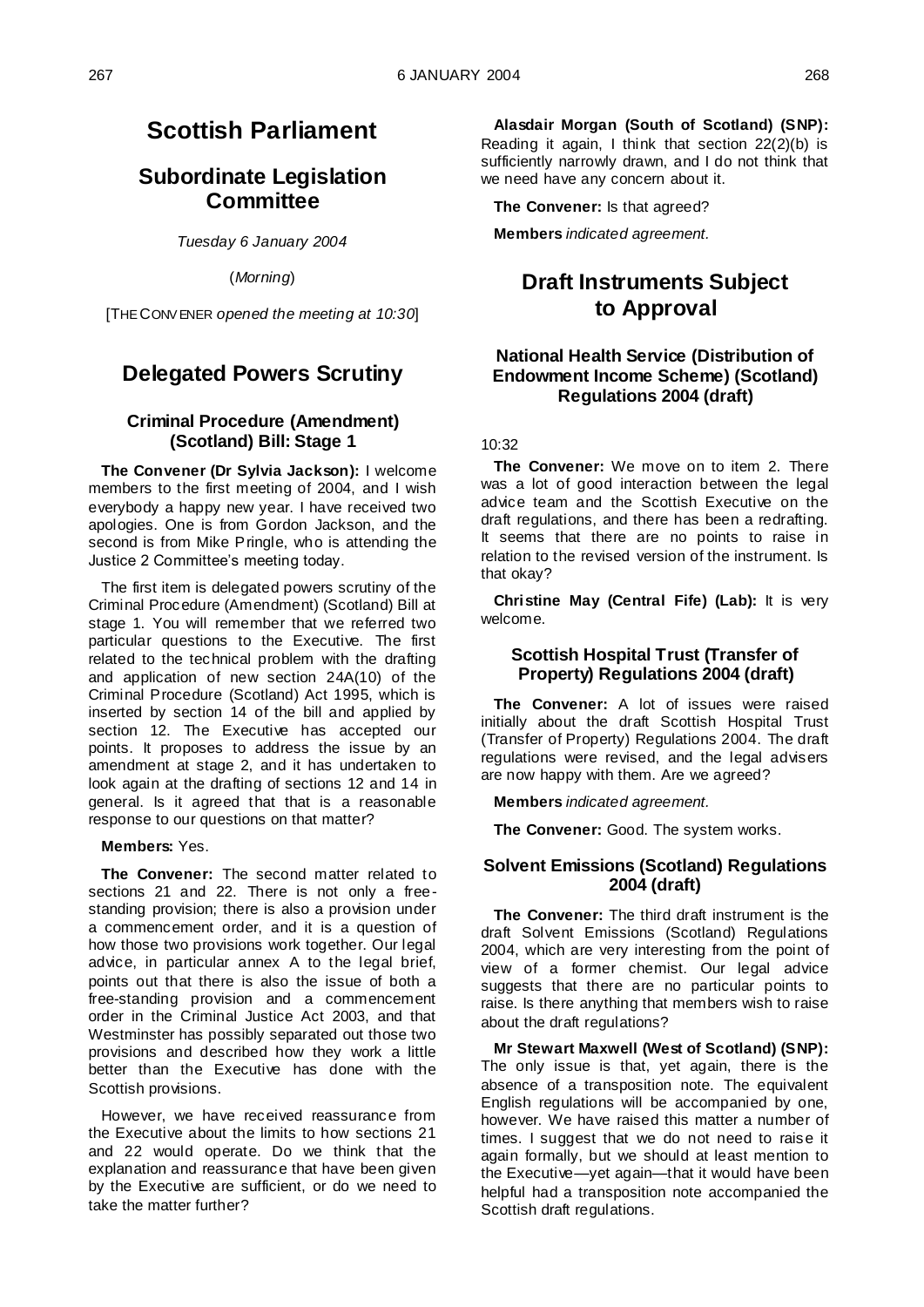**The Convener:** I agree. Our legal advice says that the draft regulations would in fact need a transposition note. We do not know why one was not made available in this case.

**Mr Maxwell:** Yes—that seems strange.

**The Convener:** Is it agreed that we will send an informal letter to the Executive along those lines?

**Members** *indicated agreement.*

## **Instrument Subject to Annulment**

## **Local Government in Scotland Act 2003 (Principal Teachers) Order 2003 (SSI 2003/607)**

#### 10:35

**The Convener:** The order extends the suspension of the duty to advertise principal teacher posts from one year to four years on a Scotland-wide basis. No substantial points have been raised in the legal advice.

## **Instruments Not Subject to Parliamentary Procedure**

## **Food Protection (Emergency Prohibitions) (Amnesic Shellfish Poisoning) (Orkney) (Scotland) Revocation Order 2003 (SSI 2003/605)**

#### **Food Protection (Emergency Prohibitions) (Amnesic Shellfish Poisoning) (West Coast) (No 5) (Scotland) Partial Revocation Order 2003 (SSI 2003/606)**

#### 10:35

**The Convener:** There are two instruments not subject to parliamentary procedure under item 4, both to do with amnesic shellfish poisoning. No points have been identified on the pro forma instruments.

## **Instrument Not Laid Before the Parliament**

## **Public Appointments and Public Bodies etc (Scotland) Act 2003 (Commencement No 4) Order 2003 (SSI 2003/602)**

#### 10:36

**The Convener:** Although the legal advisers have pointed out some drafting issues with the order, listing five particular points, I suggest that we simply pass those to the Executive in an informal letter, unless anybody wishes anything stronger to be done.

**Murray Tosh (West of Scotland) (Con):** It seems a pity not to write formally to the Executive for each committee meeting, but if you really feel that we should start the new year on a more agreeable footing, convener, then I have no profound objection.

**The Convener:** So you are quite happy.

**Murray Tosh:** Och, yes.

**The Convener:** If that is agreed, then I thank members and bring the meeting to an end. I think that that is almost our record time.

*Meeting closed at 10:36.*